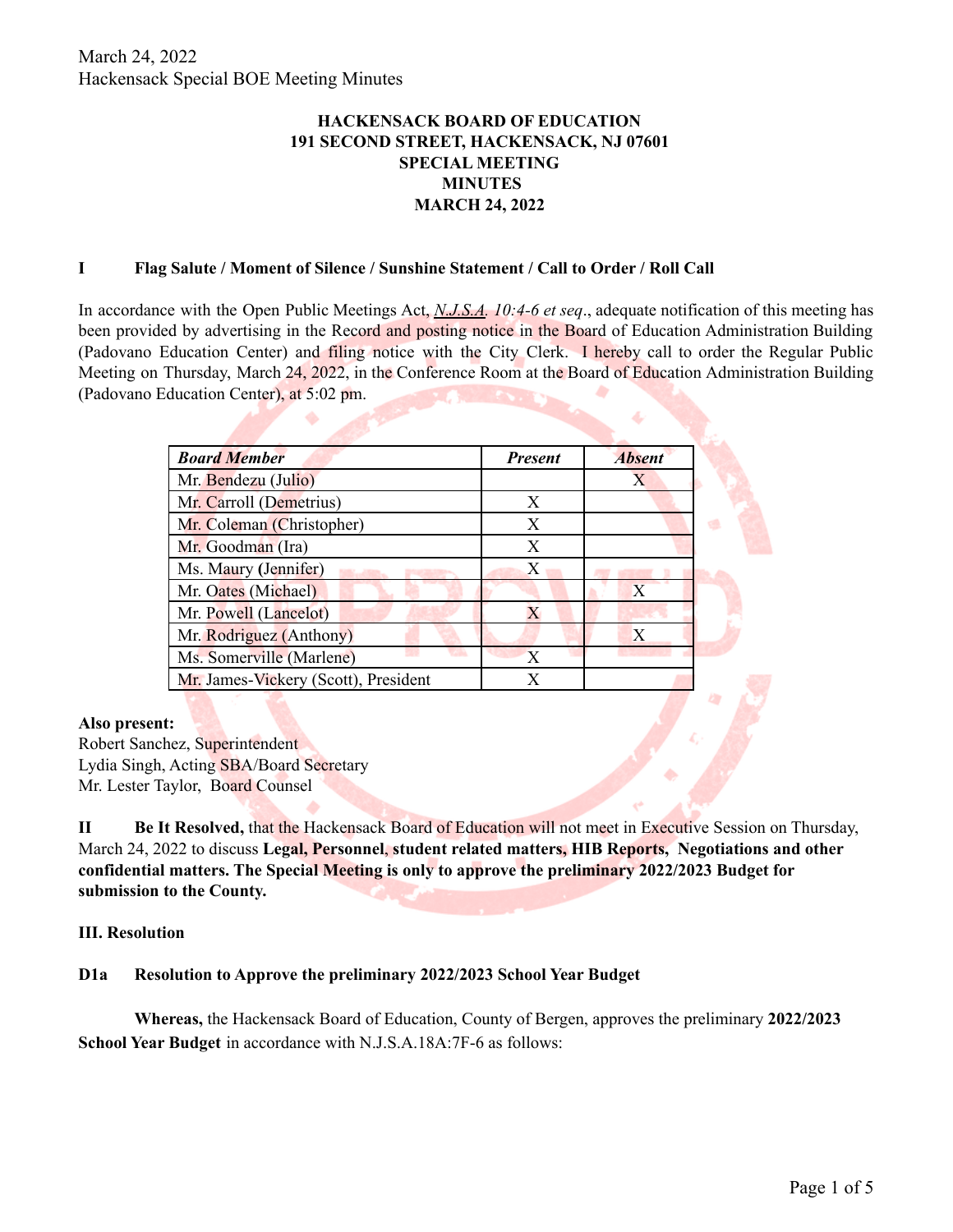| Charter Schools Tuition (Fund 10)     | \$6,274,236   |
|---------------------------------------|---------------|
| Current General Expense (Fund 11)     | \$127,207,829 |
| Capital Outlay (Fund 12)              | \$7,428,318   |
| <b>SUBTOTAL GENERAL FUND</b>          | \$140,910,383 |
| Special Revenue (Fund 20)             | \$6,525,796   |
| Debt Service (Fund 40)                | \$0           |
| и<br>u<br><b>TOTAL APPROPRIATIONS</b> | \$147,436,179 |

**And, Whereas,** upon County approval the budget will be advertised in the Bergen Record in accordance with the format promulgated by the New Jersey Department of Education and according to law; and

**Whereas,** a Public Hearing on the budget for the 2022-2023 school year will be conducted during the April 25, 2022 Board of Education Meeting**;**

**Now, Therefore Be It Resolved,** that the **GENERAL FUND** tax levy of **\$87,403,788** and **DEBT SERVICE** tax levy of \$0.00 are approved to support the 2022/2023 school year budget.

**D1b Whereas, the district has a taxing authority which is comprised of:** 

| Banked Cap Available in 2023-2024         | \$1,782,614  |
|-------------------------------------------|--------------|
| 1.47% Allowable Tax Levy Adjustment       | \$1,267,496  |
| Base 2021-2022                            | \$86,136,292 |
| <b>Total Available Tax Levy Authority</b> | \$89,186,402 |

**Whereas**, The Board has approved that there should be raised, for the General Fund, a tax levy of \$87,403,788, which includes a 1.47% tax levy increase in the amount of  $$1,267,496$ ,

**Now, Therefore Be It Resolved,** that the Hackensack Board of Education, in the County of Bergen, New Jersey approves that the unused, unexpired taxing authority of \$1,782,614 **(Banked Cap)** be held for potential use in the subsequent allowable fiscal years.

**D1c Be It Resolved,** that in accordance with N.J.A.C. 6A:23A-7.3(a), which provides that the Hackensack Board of Education shall establish in the annual school budget a maximum expenditure amount that may be allotted for such travel and expense reimbursement for the 2022-2023 school year, and

**Whereas,** school district policy and N.J.A.C.6A:23A-7.3(a) provides that the Hackensack Board of Education established in the annual school budget a maximum expenditure amount that may be allotted for travel and expense reimbursement for the 2022-2023 school year; and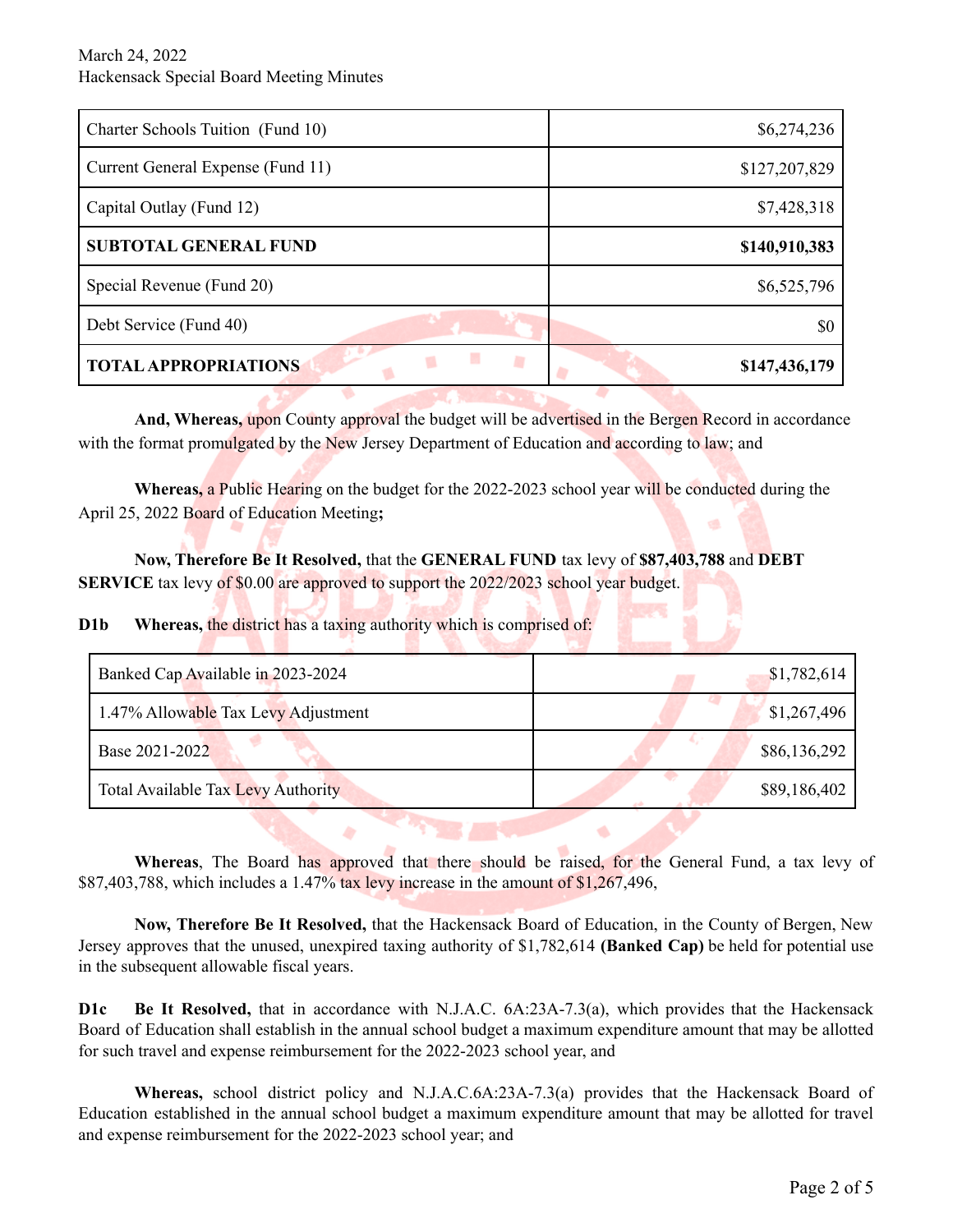March 24, 2022 Hackensack Special Board Meeting Minutes

**Whereas,** the maximum expenditure amount allotted for travel and expense reimbursements for the 2022-2023 school year is \$250,000; and

**Whereas**, travel and expense will be reimbursed as per individual contract and in accordance with Board Policy,

**Now, Therefore Be It Resolved**, that the Hackensack Board of Education, in the County of Bergen, New Jersey hereby establishes the school district travel maximum for the 2022-2023 school year at the sum of \$250,000, and,

**Be It Further Resolved,** that the School Business Administrator shall track and record these costs to ensure that the maximum is not exceeded. × m

**D1d Whereas,** this budget includes a **withdrawal** from **Capital Reserve**, in the amount of \$2,200,000, with a net balance in Capital Reserve in the amount of \$3,621,603, and

Whereas, the transfer of these reserves supports the following capital projects that are in addition to the Facilities Efficiency Standards determined by the Commissioner of Education necessary to achieve the Student Learning Standards adopted by the State Board of Education:

| <b>Project Number</b> | <b>Description</b>                   | <b>Budgeted Cost</b> |  |
|-----------------------|--------------------------------------|----------------------|--|
| 1860-050-22-2000      | <b>High School - Field House</b>     | \$1,850,000          |  |
| 1860-050-22-3000      | <b>High School - Weight Room/Gym</b> | \$925,000            |  |
| 1860-050-22-4000      | High School - Girls Locker Room      | \$625,000            |  |
| 1860-050-22-5000      | <b>High School Track</b>             | \$600,000            |  |
| 1860-050-22-6000      | High School - Auditorium             | \$1,800,000          |  |
| 1860-120-22-1000      | <b>Jackson Avenue - Boiler</b>       | \$1,050,000          |  |
|                       | <b>Total</b>                         | \$6,850,000          |  |

**Now, Therefore Be It Resolved,** that the amount authorized to be **withdrawn from the Capital Reserve** account is \$2,200,000.

**M** 

**D1e Whereas,** this budget includes a **withdrawal** from **Maintenance Reserve**, in the amount of \$300,000, with a net balance in Maintenance Reserve in the amount of \$822,863, and

**Now, Therefore Be It Resolved,** that the amount authorized to be **withdrawn from the Maintenance Reserve** account is \$300,000

**D1f Whereas,** N.J.A.C. 6A:23A:5.2(a) mandates boards to establish annually prior to budget preparation, for public relations and each type of professional service, a maximum level of spending for the ensuing school year; and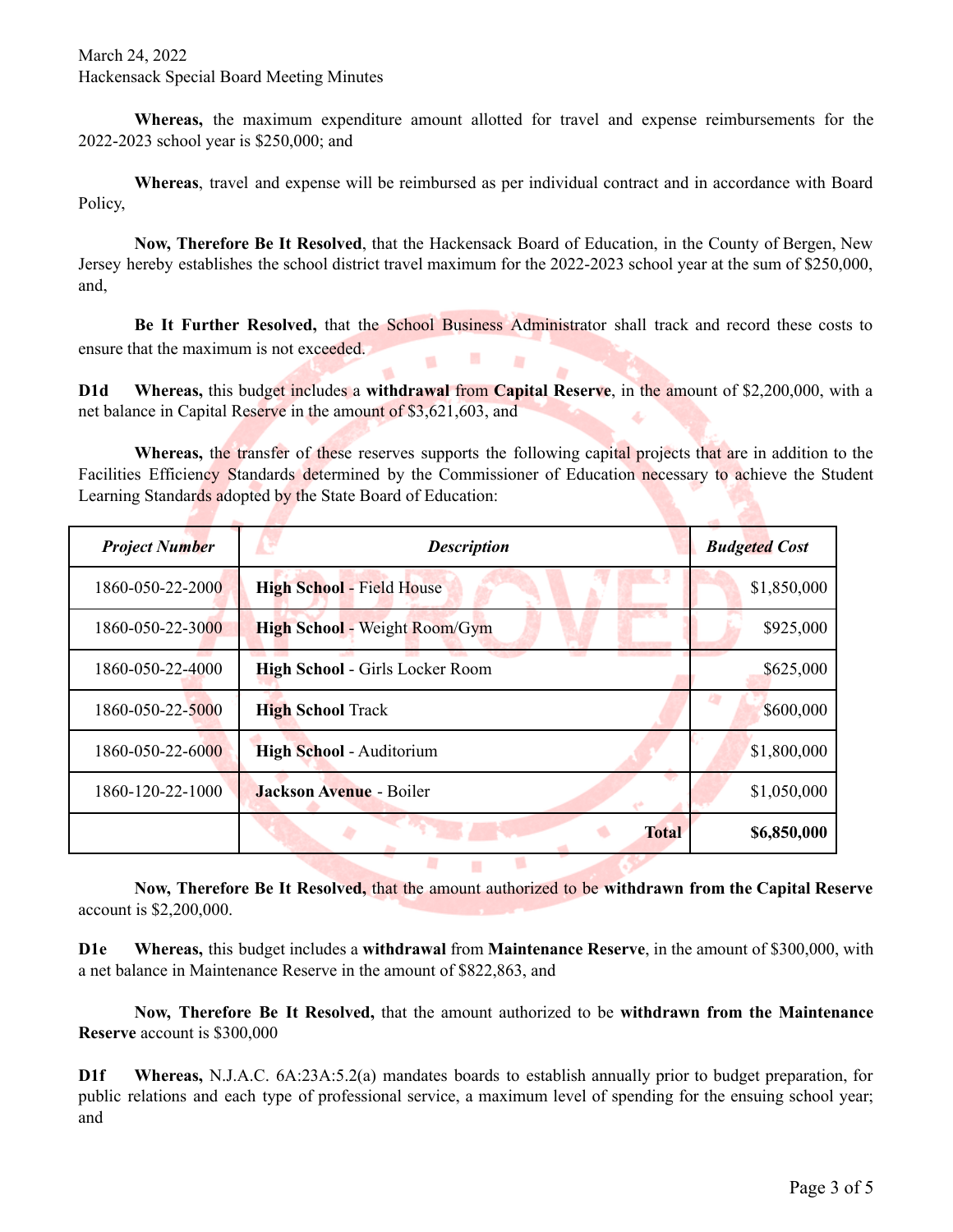**Whereas,** the budget includes the following appropriations:

| <b>Account Code</b> | <b>Professional/Technical Service</b>                                                           | <b>Amount</b> |
|---------------------|-------------------------------------------------------------------------------------------------|---------------|
| 11-000-213-300      | Health - School Physician                                                                       | \$60,600      |
| 11-000-216-320      | <b>Purchased Student Related Support Services</b>                                               | \$1,945,000   |
| 11-000-217-320      | <b>Purchased Professional Extraordinary Services</b>                                            | \$1,219,875   |
| 11-000-218-320/390  | <b>Student Guidance Services - Medical Screenings</b>                                           | \$50,750      |
| 11-000-219-320/390  | <b>Purchased Prof-Ed Services - Educational/Medical</b><br><b>Services Provided to Students</b> | \$389,250     |
| 11-000-221-320/500  | <b>Improvement Instruction Purch Ed Serv</b><br>₩                                               | \$44,500      |
| 11-000-222-320/390  | <b>Educational Media Purch Services</b>                                                         | \$20,000      |
| 11-000-223-320/390  | <b>Purchased Professional Development Services - Speakers</b>                                   | \$267,000     |
| 11-000-230-331      | <b>Legal Services</b>                                                                           | \$300,000     |
| 11-000-230-332      | <b>Auditor Fees</b>                                                                             | \$85,000      |
| 11-000-230-334/390  | <b>Architect/Engineer Services</b>                                                              | \$12,000      |
| 11-150-100-320      | Hospital Based Homebound Instruction                                                            | \$23,000      |
| 11-190-100-320/340  | Substitute Instructional Staff/Tech Services                                                    | \$1,518,507   |
| 11-190-100-500      | <b>Regular Program Inst Other Purchased Services</b>                                            | \$1,733,238   |
| 12-000-400-334/390  | Capital Projects - Architect/Engineer Services                                                  | \$917,500     |
|                     | <b>Total</b><br>ó                                                                               | \$8,586,220   |

and,

**Whereas,** the Administration needs to notify the Board if there arises a need to exceed said maximums, upon which the Board may adopt a dollar increase in the maximum amount through formal Board action; and

×

**Whereas,** the Board and Administration wishes to minimize the amount of paperwork involved in this area;

**Now Therefore Be It Resolved,** that the Hackensack Board of Education, in the County of Bergen, New Jersey establishes maximums for professional services in the areas listed above at a level of 120% of the amounts listed for the 2022-2023 school year.